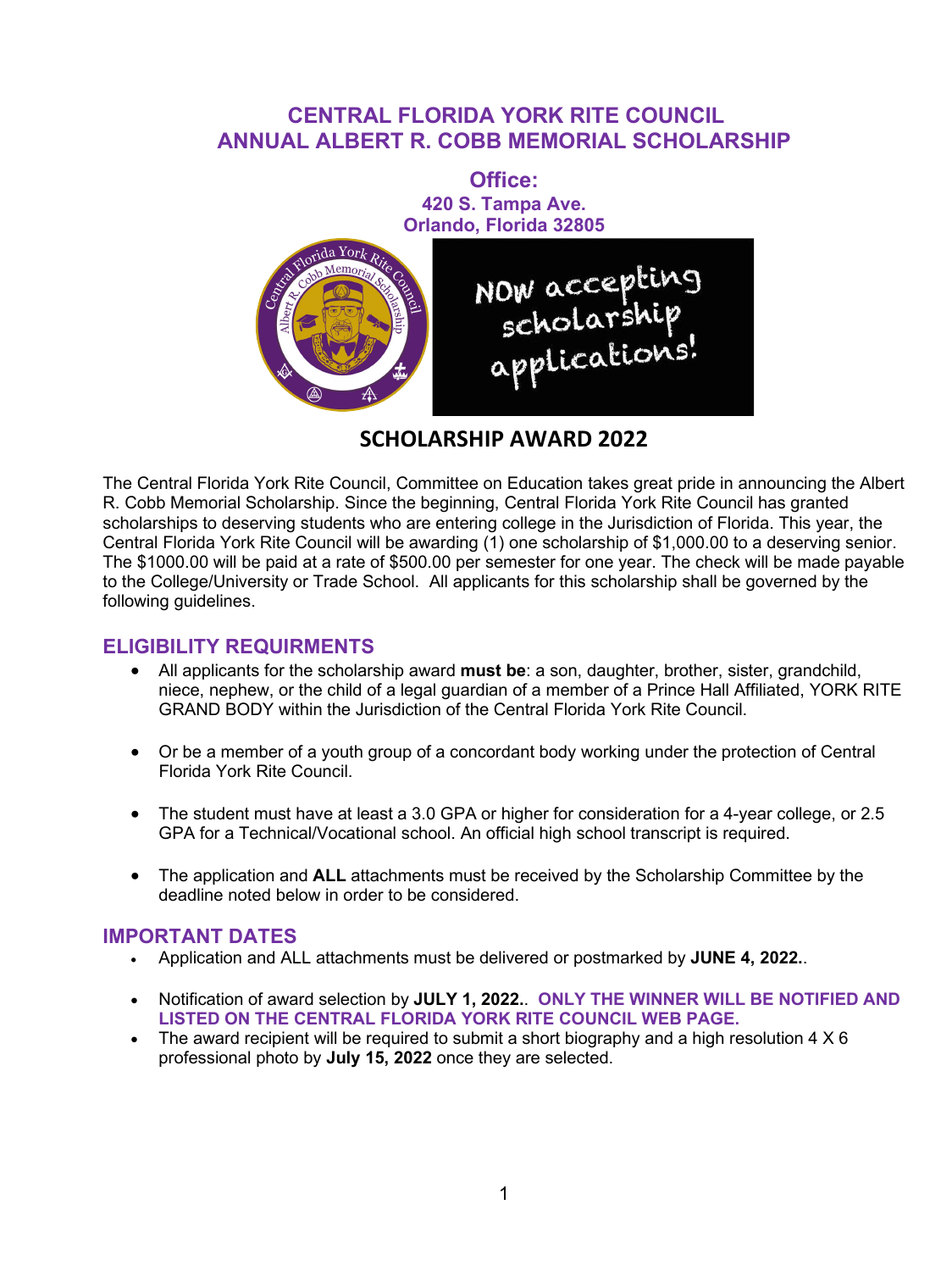# **COMPLETE APPLICATION PROCESS**

#### **IN ORDER FOR YOUR APPLICATION TO BE CONSIDERED, THE FOLLOWING INSTRUCTIONS MUST BE FOLLOWED:**

The application, three (3) letters of recommendation, a letter from the Registrar's office of the College/University or Trade School showing acceptance, a sealed official transcript from your school and the essay **MUST** all be received together. If any document is missing, your application **will not** be considered.

# **ESSAY - PLEASE PROVIDE ANSWERS TO THE FOLLOWING:**

- Please explain why you should be awarded the Albert R. Cobb Memorial scholarship and what difference the scholarship would make to you in the pursuit of your educational and professional goals.
- A summary of your educational background including awards received, extra-curricular activities and related information should be provided.
- Include what your interests are academically and professionally when you complete your course of study.
- Please share any community or other volunteer service with which you are involved.
- Feel free to include any personal details regarding your particular situation, financial hardship or obstacles that you had to overcome in the pursuit of your academic endeavors.
- Please share where you see yourself in five (5) years.

# **LETTERS OF RECOMMENDATION**

- Should come from someone who knows you and your school/work ethics. A professor, employer or long-term family friend should write the recommendation.
- The letters of recommendation should contain how the writer knows you, how long they have known you and why they believe you are deserving of the scholarship.

### **ALBERT R. COBB OBERVANCE DAY**

- If selected to receive the Albert R. Cobb Memorial Scholarship the award winner understands it is their responsibility to attend the Albert R. Cobb Observance Day **(Saturday, August 6, 2022; Location is 420. S. Tampa Ave. Orlando FL. Start Time is 11am.)**
- If unable to attend the recipient will make sure to have a representative at said event.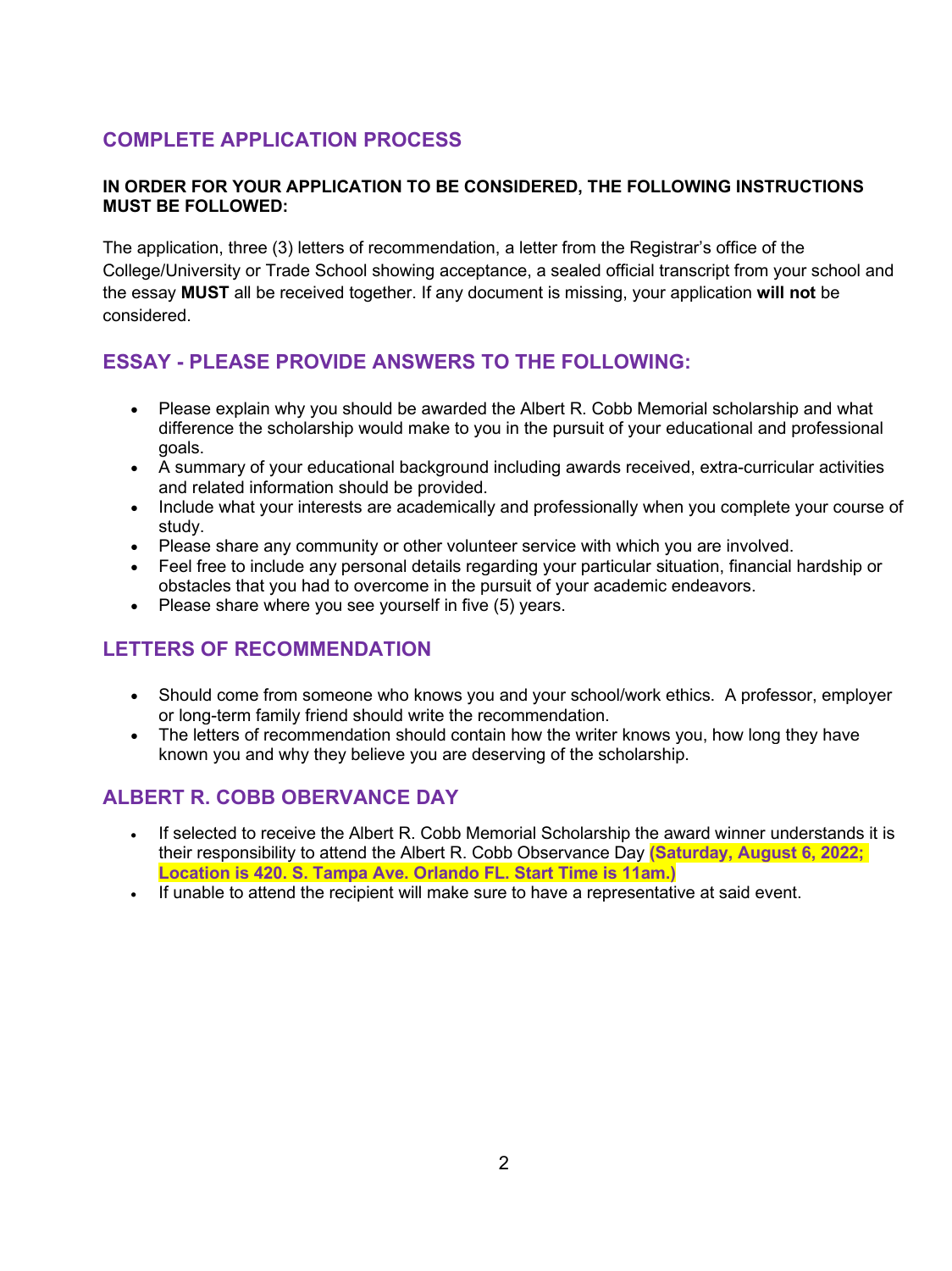# **ANNUAL ALBERT R. COBB MEMORIAL Scholarship Application 2022-2023**

### **Section A – Print or type:**

| 2. Home Address: <u>Correct Number and Name</u> ) (Apt.)                                                       |        |                    |                                                                                                      |       |
|----------------------------------------------------------------------------------------------------------------|--------|--------------------|------------------------------------------------------------------------------------------------------|-------|
|                                                                                                                |        |                    |                                                                                                      |       |
|                                                                                                                |        |                    |                                                                                                      |       |
|                                                                                                                | (City) | (Zip Code) (State) |                                                                                                      |       |
|                                                                                                                |        |                    |                                                                                                      |       |
|                                                                                                                |        |                    |                                                                                                      |       |
|                                                                                                                |        |                    | 5. Name of Relative that is a part of Central Florida York Rite Council: ___________________________ |       |
|                                                                                                                |        |                    |                                                                                                      |       |
|                                                                                                                |        |                    | 7. Name of college/university/Trade School and location that you plan to attend:                     |       |
| If yes, provide acceptance letter                                                                              |        |                    | 8. Have you been accepted at the school listed above? Yes __________ No _________                    |       |
| 9. To be completed by school counselor:                                                                        |        |                    |                                                                                                      |       |
|                                                                                                                |        |                    |                                                                                                      |       |
|                                                                                                                |        |                    |                                                                                                      | Date: |
| $\frac{1}{\text{Counselor} \cdot \text{Cephone:}} \frac{1}{\text{Area Code}} \cdot \frac{1}{\text{Area Code}}$ |        |                    |                                                                                                      |       |
|                                                                                                                |        |                    | A copy of the student's current transcript must be sealed with this application.                     |       |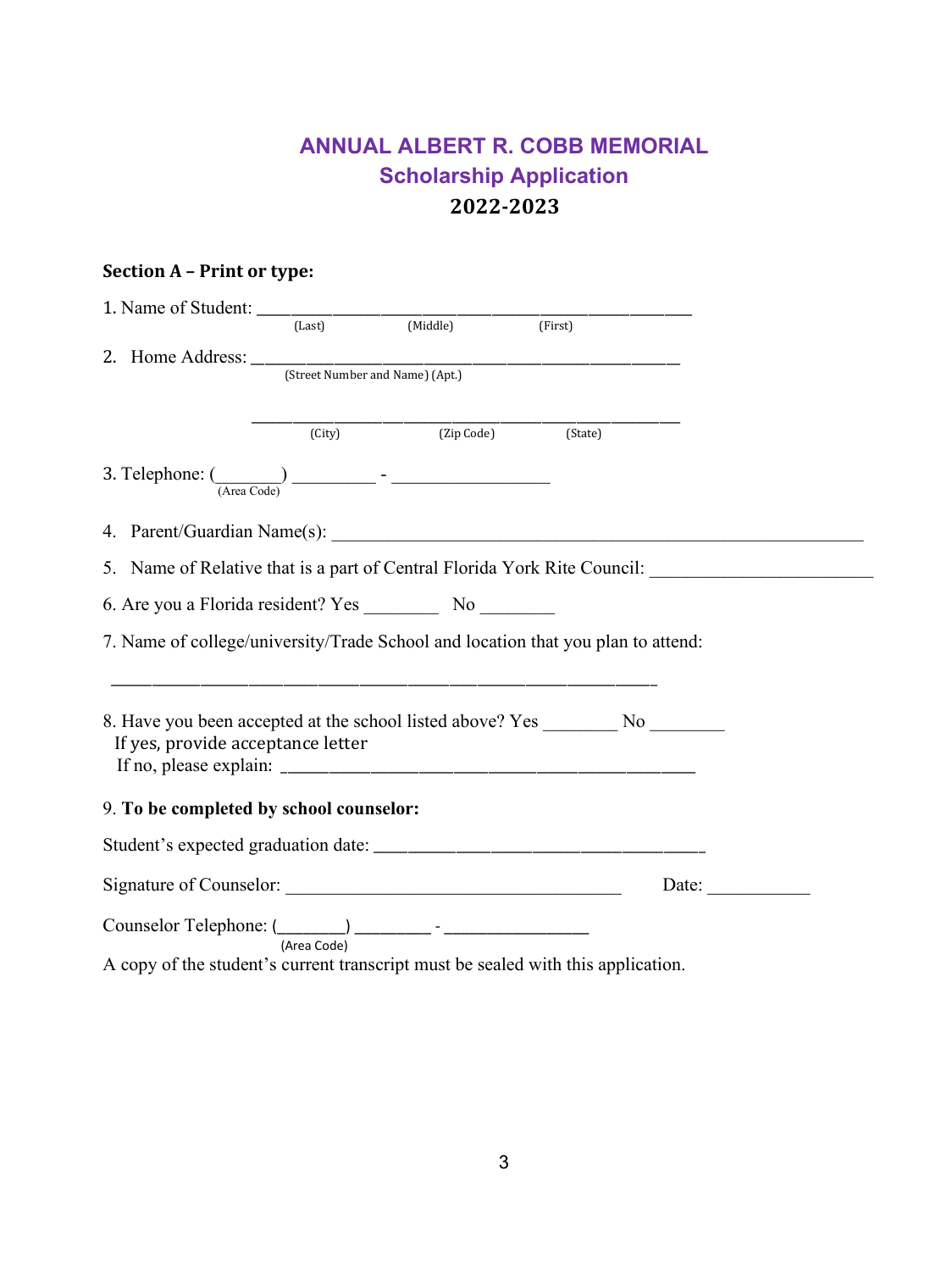#### **Section B – Print or type:**

### *Limit answers to the space provided. Do not add extra pages.*

Academic Honors, Awards and Accomplishments: Please list any accomplishments, honors, scholarships, and awards, including sponsor and date received.

| Honor/Scholarship/Award | <b>Sponsor</b> | <b>Date Received</b> |
|-------------------------|----------------|----------------------|
|                         |                |                      |
|                         |                |                      |
|                         |                |                      |

**Extracurricular School Activities:** Please list any extracurricular school activities, including position and period of involvement.

| <b>Organization/Activity</b> | <b>Position</b> | From<br>(Month/Year) | To<br>(Month/Year) |
|------------------------------|-----------------|----------------------|--------------------|
|                              |                 |                      |                    |
|                              |                 |                      |                    |
|                              |                 |                      |                    |
|                              |                 |                      |                    |
|                              |                 |                      |                    |
|                              |                 |                      |                    |
|                              |                 |                      |                    |
|                              |                 |                      |                    |
|                              |                 |                      |                    |
|                              |                 |                      |                    |